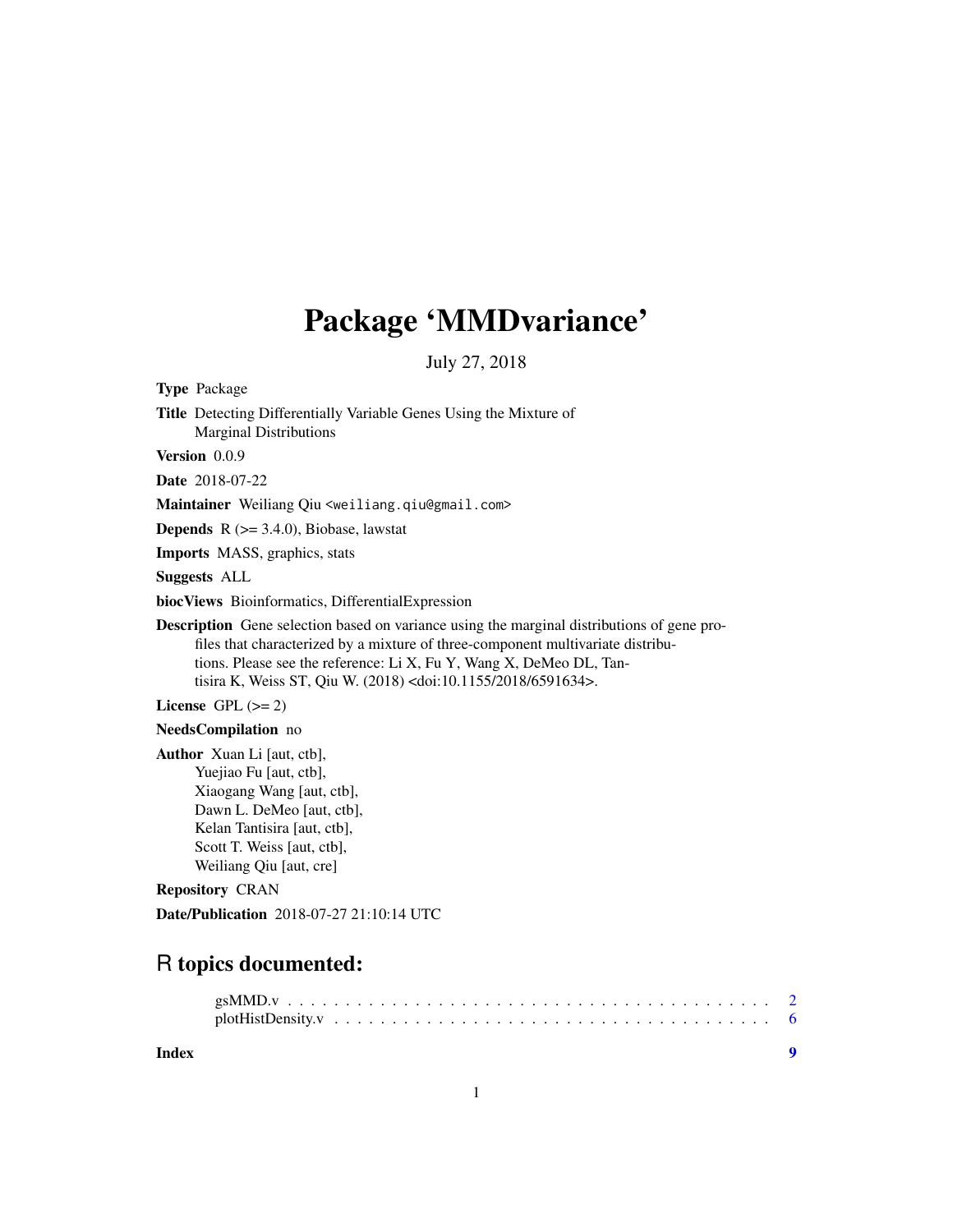<span id="page-1-0"></span>gsMMD.v *Gene selection based on variances by using a mixture of marginal distributions*

#### Description

Gene selection based on variances by using the marginal distributions of gene profiles that characterized by a mixture of three-component multivariate distributions. The goal is to detect gene probes having different variances between cases and controls. Input is an object derived from the class ExpressionSet. The function will obtain initial gene cluster membership by its own.

#### Usage

```
gsMMD.v(obj.eSet,
      memSubjects,
      maxFlag = TRUE,
      thrshPostProb = 0.5,
      geneNames = NULL,
      alpha = 0.05,
      iniGeneMethod = "myLeveneTest",
      transformFlag = FALSE,
      transformMethod = "boxcox",
      scaleFlag = TRUE,
      criterion = c("cor", "skewness", "kurtosis"),
     minL = -10,
      maxL = 10,
      stepL = 0.1,
      eps = 0.001,ITMAX = 100,plotFlag = FALSE,
      quiet=TRUE)
```
#### Arguments

| obj.eSet    | an object derived from the class ExpressionSet which contains the matrix of<br>gene expression levels. The rows of the matrix are genes. The columns of the<br>matrix are subjects.                                                                                                                                                                                                                                                                                                                                                                                                                                                                             |
|-------------|-----------------------------------------------------------------------------------------------------------------------------------------------------------------------------------------------------------------------------------------------------------------------------------------------------------------------------------------------------------------------------------------------------------------------------------------------------------------------------------------------------------------------------------------------------------------------------------------------------------------------------------------------------------------|
| memSubjects | a vector of membership of subjects. memSubjects[i]=1 means the <i>i</i> -th subject<br>belongs to diseased group, 0 otherwise.                                                                                                                                                                                                                                                                                                                                                                                                                                                                                                                                  |
| maxFlag     | logical. Indicate how to assign gene class membership. maxFlag=TRUE means<br>that a gene will be assigned to a class in which the posterior probability of the<br>gene belongs to this class is maximum. maxFlag=FALSE means that a gene<br>will be assigned to class 1 if the posterior probability of the gene belongs to<br>class 1 is greater than thrshPostProb. Similarly, a gene will be assigned to<br>class 1 if the posterior probability of the gene belongs to class 1 is greater than<br>thrshPostProb. If the posterior probability is less than thrshPostProb, the<br>gene will be assigned to class 2 (non-differentially variable gene group). |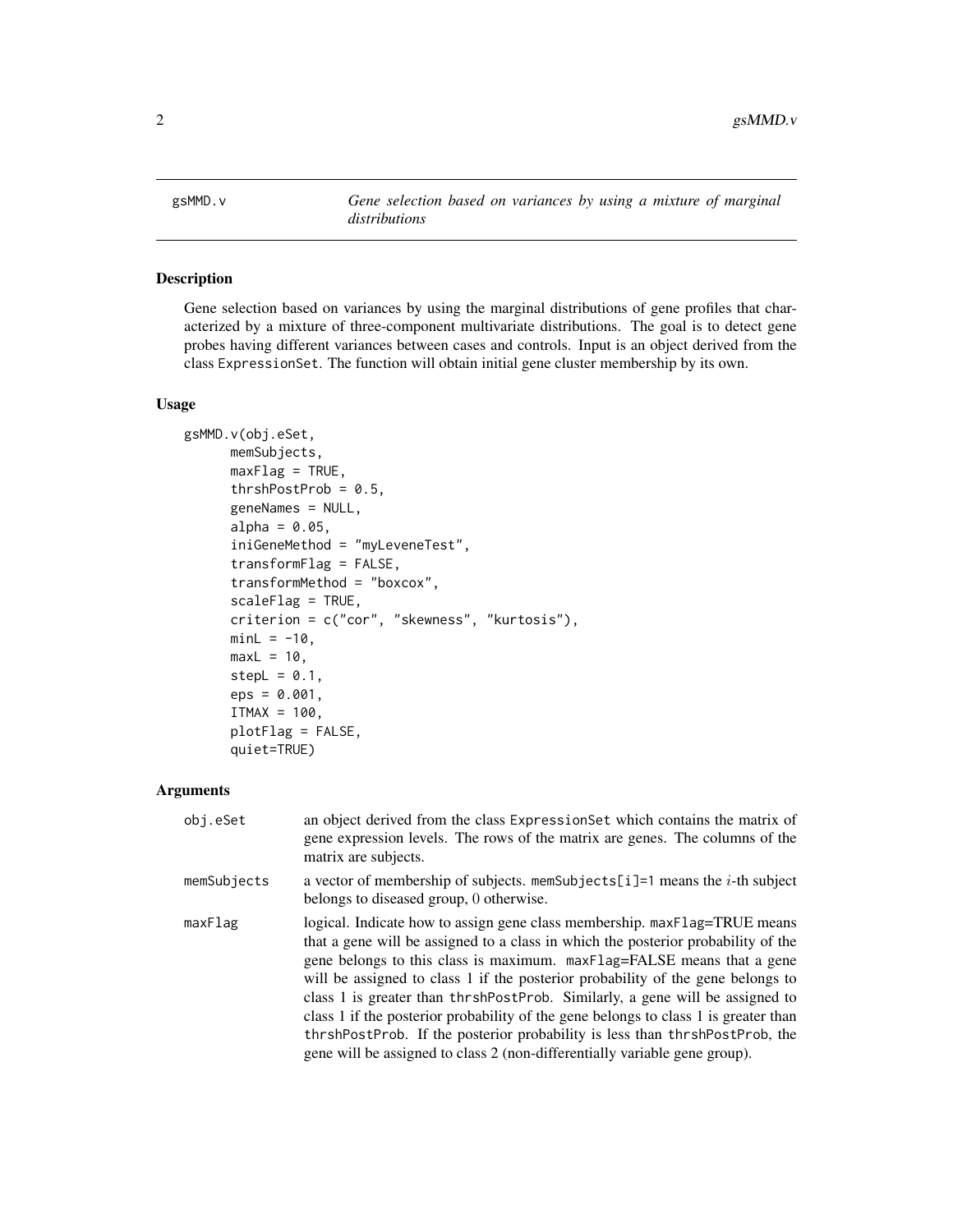| thrshPostProb   | threshold for posterior probabilities. For example, if the posterior probability<br>that a gene belongs to cluster 1 given its gene expression levels is larger than<br>thrshPostProb, then this gene will be assigned to cluster 1.                                                                                                                                                                                                                                                                                                                                                                                     |
|-----------------|--------------------------------------------------------------------------------------------------------------------------------------------------------------------------------------------------------------------------------------------------------------------------------------------------------------------------------------------------------------------------------------------------------------------------------------------------------------------------------------------------------------------------------------------------------------------------------------------------------------------------|
| geneNames       | an optional character vector of gene names                                                                                                                                                                                                                                                                                                                                                                                                                                                                                                                                                                               |
| alpha           | significant level which is equal to 1-conf. level, conf. level is the argument<br>for the function t. test.                                                                                                                                                                                                                                                                                                                                                                                                                                                                                                              |
| iniGeneMethod   | method to get initial 3-cluster partition of genes: (1) genes having higher vari-<br>ance in cases than in controls; (2) genes having equal variance between cases<br>and controls; (3) genes having lower variance in cases than in controls.                                                                                                                                                                                                                                                                                                                                                                           |
|                 | Available methods are: "myAWvar", "myBFTest", "myFTest", "myLeveneTest",<br>"myLevene.TM", "myiAWvar.BF", "myiAWvar.Levene", "myiAWvar.TM", "myLeveneTest",<br>"myLeveneTest.TM".                                                                                                                                                                                                                                                                                                                                                                                                                                        |
| transformFlag   | logical. Indicate if data transformation is needed                                                                                                                                                                                                                                                                                                                                                                                                                                                                                                                                                                       |
| transformMethod |                                                                                                                                                                                                                                                                                                                                                                                                                                                                                                                                                                                                                          |
|                 | method for transforming data. Available methods include "boxcox", "log2",<br>"log10", "log", "none".                                                                                                                                                                                                                                                                                                                                                                                                                                                                                                                     |
| scaleFlag       | logical. Indicate if gene profiles are to be scaled to have mean zero and variance<br>one. If transformFlag=TRUE and scaleFlag=TRUE, then scaling is performed<br>after transformation. To avoid linear dependence of tissue samples after scaling<br>gene profiles, we delete one tissue sample after scaling (c.f. details).                                                                                                                                                                                                                                                                                           |
| criterion       | if transformFlag=TRUE, criterion indicates what criterion to determine if<br>data looks like normal. "cor" means using Pearson's correlation. The idea is<br>that the observed quantiles after transformation should be close to theoretical<br>normal quantiles. So we can use Pearson's correlation to check if the scatter<br>plot of theoretical normal quantiles versus observed quantiles is a straightline.<br>"skewness" means using skewness measure to check if the distribution of the<br>transformed data are close to normal distribution; "kurtosis" means using kurto-<br>sis measure to check normality. |
| minL            | lower limit for the lambda parameter used in Box-Cox transformation                                                                                                                                                                                                                                                                                                                                                                                                                                                                                                                                                      |
| maxL            | upper limit for the lambda parameter used in Box-Cox transformation                                                                                                                                                                                                                                                                                                                                                                                                                                                                                                                                                      |
| stepL           | step increase when searching the optimal lambda parameter used in Box-Cox<br>transformation                                                                                                                                                                                                                                                                                                                                                                                                                                                                                                                              |
| eps             | a small positive value. If the absolute value of a value is smaller than eps, this<br>value is regarded as zero.                                                                                                                                                                                                                                                                                                                                                                                                                                                                                                         |
| <b>ITMAX</b>    | maximum iteration allowed for iterations in the EM algorithm                                                                                                                                                                                                                                                                                                                                                                                                                                                                                                                                                             |
| plotFlag        | logical. Indicate if the Box-Cox normality plot should be output.                                                                                                                                                                                                                                                                                                                                                                                                                                                                                                                                                        |
| quiet           | logical. Indicate if intermediate results should be printed out.                                                                                                                                                                                                                                                                                                                                                                                                                                                                                                                                                         |
|                 |                                                                                                                                                                                                                                                                                                                                                                                                                                                                                                                                                                                                                          |

#### Details

We assume that the distribution of gene expression profiles is a mixture of 3-component multivariate normal distributions  $\sum_{k=1}^{3} \pi_k f_k(x|\theta)$ . Each component distribution  $f_k$  corresponds to a gene cluster. The 3 components correspond to 3 gene clusters: (1) genes having higher variance in cases than in controls; (2) genes having equal variance between cases and controls; (3) genes having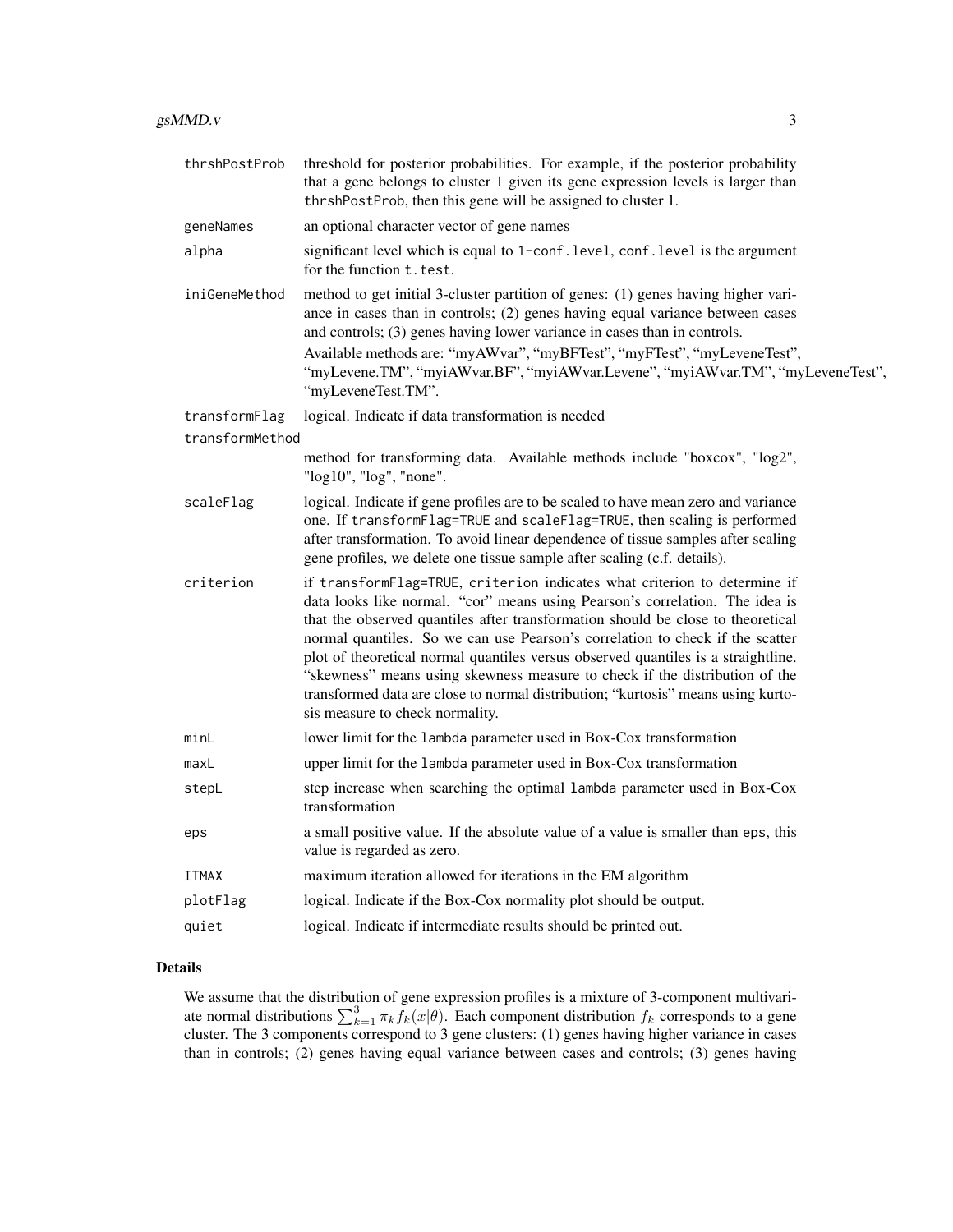#### 4 gsMMD.v

lower variance in cases than in controls. The model parameter vector is  $\theta = (\pi_1, \pi_2, \pi_3, \sigma_{c1}^2, \sigma_{n1}^2, \sigma_{n1}^2, \sigma_{n1}^2, \sigma_{n1}^2, \sigma_{n1}^2, \sigma_{n1}^2, \sigma_{n1}^2, \sigma_{n1}^2, \sigma_{n1}^2, \sigma_{n1}^2, \sigma_{n1}^2, \sigma_{n1}^2, \sigma_{n1}^2, \sigma_{n$  $\mu_{c1}, \rho_{c1}, \mu_{n1}, \rho_{n1}, \sigma_2^2, \mu_{c2}, \rho_{c2}, \mu_{n2}, \rho_{n2}, \sigma_{c3}^2, \sigma_{n3}^2, \mu_{c3}, \rho_{c3}, \mu_{n3}, \rho_{n3}$ . where  $\pi_1, \pi_2$ , and  $\pi_3$  are the mixing proportions;  $\mu_{c1}$ ,  $\sigma_{c1}^2$ , and  $\rho_{c1}$  are the marginal mean, variance, and correlation of gene expression levels of cluster 1 (over-variable genes) for diseased subjects;  $\mu_{n1}$ ,  $\sigma_{n1}^2$ , and  $\rho_{n1}$  are the marginal mean, variance, and correlation of gene expression levels of cluster 1 (over-variable genes) for non-diseased subjects;  $\sigma_2^2$ ,  $\mu_{c2}$ ,  $\rho_{c2}$ ,  $\mu_{n2}$ , and  $\rho_{n2}$  are the marginal mean, variance, and correlation of gene expression levels of cluster 2 (equal-variable genes);  $\mu_{c3}$ ,  $\sigma_{c3}^2$ , and  $\rho_{c3}$  are the marginal mean, variance, and correlation of gene expression levels of cluster 3 (under-variable genes) for diseased subjects;  $\mu_{n3}$ ,  $\sigma_{n3}^2$ , and  $\rho_{n3}$  are the marginal mean, variance, and correlation of gene expression levels of cluster 3 (under-variable) for non-diseased subjects.

Note that genes in cluster 2 are non-differentially variable across abnormal and normal tissue samples. Hence there are only 5 parameters for cluster 2.

To make sure the identifiability, we set the following contraints:  $\sigma_{c1} > \sigma_{n1}$  and  $\sigma_{c3} < \sigma_{n3}$ .

To make sure the marginal covariance matrices are poisitive definite, we set the following contraints:  $-1/(n_c-1) < \rho_{c1} < 1, -1/(n_n-1) < \rho_{n1} < 1, -1/(n-1) < \rho_2 < 1, -1/(n_c-1) < \rho_{c3} < 1,$  $-1/(n_n-1) < \rho_{n3} < 1.$ 

We also has the following constraints for the mixing proportion:  $\pi_3 = 1 - \pi_1 - \pi_2$ ,  $\pi_k > 0$ ,  $k = 1, 2, 3.$ 

We apply the EM algorithm to estimate the model parameters. We regard the cluster membership of genes as missing values.

To facilitate the estimation of the parameters, we reparametrize the parameter vector as  $\theta^* = (\pi_1, \pi_2)$  $\pi_2, s_{c1}^2, \delta_{n1}, \mu_{c1}, r_{c1}, \mu_{n1}, r_{n1}, s_2^2, \mu_{c2}, r_{c2}, \mu_{n2}, r_{n2}, s_{c3}^2, \delta_{n3}, \mu_{c3}, r_{c3}, \mu_{n3}, r_{n3})$ , where  $\sigma_{n1} =$  $\sigma_{c1} - \exp(\delta_{n1}), \sigma_{n3} = \sigma_{c3} + \exp(\delta_{n3}), \rho_{c1} = (\exp(r_{c1}) - 1/(n_c - 1))/(1 + \exp(r_{c1})), \rho_{n1} =$  $(\exp(r_{n1}) - 1/(n_n - 1))/(1 + \exp(r_{n1})), \rho_2 = (\exp(r_2) - 1/(n - 1))/(1 + \exp(r_2)), \rho_{c3} =$  $(\exp(r_{c3}) - 1/(n_c - 1))/(1 + \exp(r_{c3})), \rho_{n3} = (\exp(r_{n3}) - 1/(n_n - 1))/(1 + \exp(r_{n3})).$ 

Given a gene, the expression levels of the gene are assumed independent. However, after scaling, the scaled expression levels of the gene are no longer independent and the rank  $r^* = r - 1$  of the covariance matrix for the scaled gene profile will be one less than the rank  $r$  for the un-scaled gene profile Hence the covariance matrix of the gene profile will no longer be positive-definite. To avoid this problem, we delete a tissue sample after scaling since its information has been incorrporated by other scaled tissue samples. We arbitrarily select the tissue sample, which has the biggest label number, from the tissue sample group that has larger size than the other tissue sample group. For example, if there are 6 cancer tissue samples and 10 normal tissue samples, we delete the 10-th normal tissue sample after scaling.

#### Value

A list contains 18 elements.

| dat         | the (transformed) microarray data matrix. If transformation performed, then dat<br>will be different from the input microarray data matrix.    |
|-------------|------------------------------------------------------------------------------------------------------------------------------------------------|
| memSubjects | the same as the input memSubjects.                                                                                                             |
| memGenes    | a vector of cluster membership of genes. 1 means over-variable gene; 2 means<br>non-differentially variable gene; 3 means under-variable gene. |
| memGenes2   | an variant of the vector of cluster membership of genes. 1 means differentially<br>variable gene; 0 means non-differentially variable gene.    |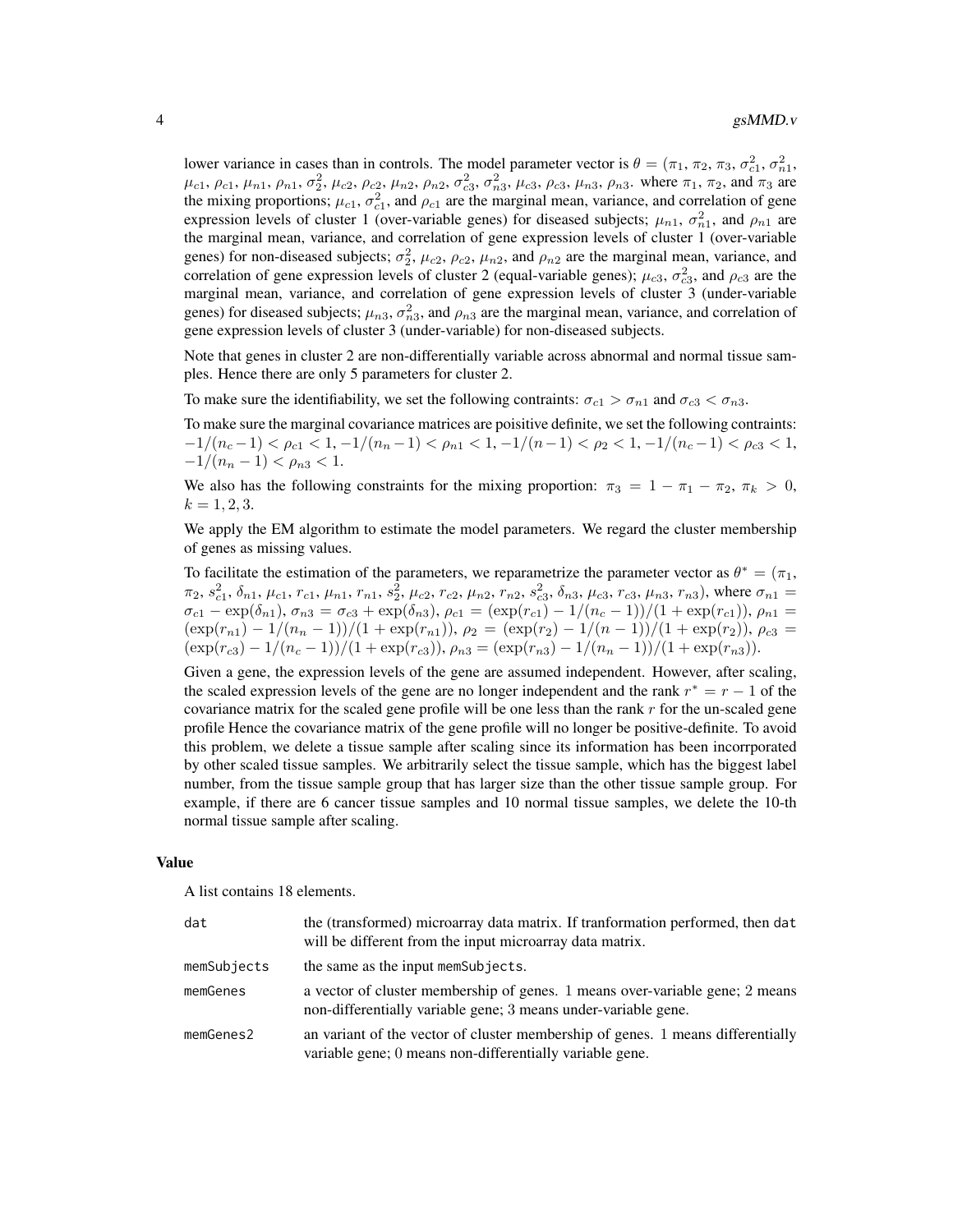#### gsMMD.v 5

| para           | parameter estimates (c.f. details).                                                                                                                                                          |
|----------------|----------------------------------------------------------------------------------------------------------------------------------------------------------------------------------------------|
| llkh           | value of the loglikelihood function.                                                                                                                                                         |
| wiMat          | posterior probability that a gene belongs to a cluster given the expression levels<br>of this gene. Column i is for cluster i.                                                               |
| wiArray        | posterior probability matrix for different initial gene selection methods.                                                                                                                   |
| memIniMat      | a matrix of initial cluster membership of genes.                                                                                                                                             |
| paraIniMat     | a matrix of parameter estimates based on initial gene cluster membership.                                                                                                                    |
| llkhIniVec     | a vector of values of loglikelihood function.                                                                                                                                                |
| memMat         | a matrix of cluster membership of genes based on the mixture of marginal mod-<br>els with initial parameter estimates obtained initial gene cluster membership.                              |
| paraMat        | a matrix of parameter estimates based on the mixture of marginal models with<br>initial parameter estimates obtained initial gene cluster membership.                                        |
| <b>llkhVec</b> | a vector of values of loglikelihood function based on the mixture of marginal<br>models with initial parameter estimates obtained initial gene cluster member-<br>ship.                      |
| lambda         | the parameter used to do Box-Cox transformation                                                                                                                                              |
| paraRP         | parameter estimates for reparametrized parameter vector (c.f. details).                                                                                                                      |
| paraIniMatRP   | a matrix of parameter estimates for reparametrized parameter vector based on<br>initial gene cluster membership.                                                                             |
| paraMatRP      | a matrix of parameter estimates for reparametrized parameter vector based on<br>the mixture of marginal models with initial parameter estimates obtained initial<br>gene cluster membership. |

#### Note

The speed of the program is slow for large data sets.

#### Author(s)

Xuan Li <lixuan0759@gmail.com>, Yuejiao Fu <yuejiao@mathstat.yorku.ca>, Xiaogang Wang <stevenw@mathstat.yorku.ca>, Dawn L. DeMeo <redld@channing.harvard.edu>, Kelan Tantisira <rekgt@channing.harvard.edu>, Scott T. Weiss <restw@channing.harvard.edu>, Weiliang Qiu <weiliang.qiu@gmail.com>

#### References

Li X, Fu Y, Wang X, DeMeo DL, Tantisira K, Weiss ST, Qiu W. Detecting Differentially Variable MicroRNAs via Model-Based Clustering. *International Journal of Genomics*. Article ID 6591634, Volumne 2018 (2018).

#### Examples

```
t1 = proc.time()library(ALL)
data(ALL)
eSet1 <- ALL[1:50, ALL$BT == "B3" | ALL$BT == "T2"]
```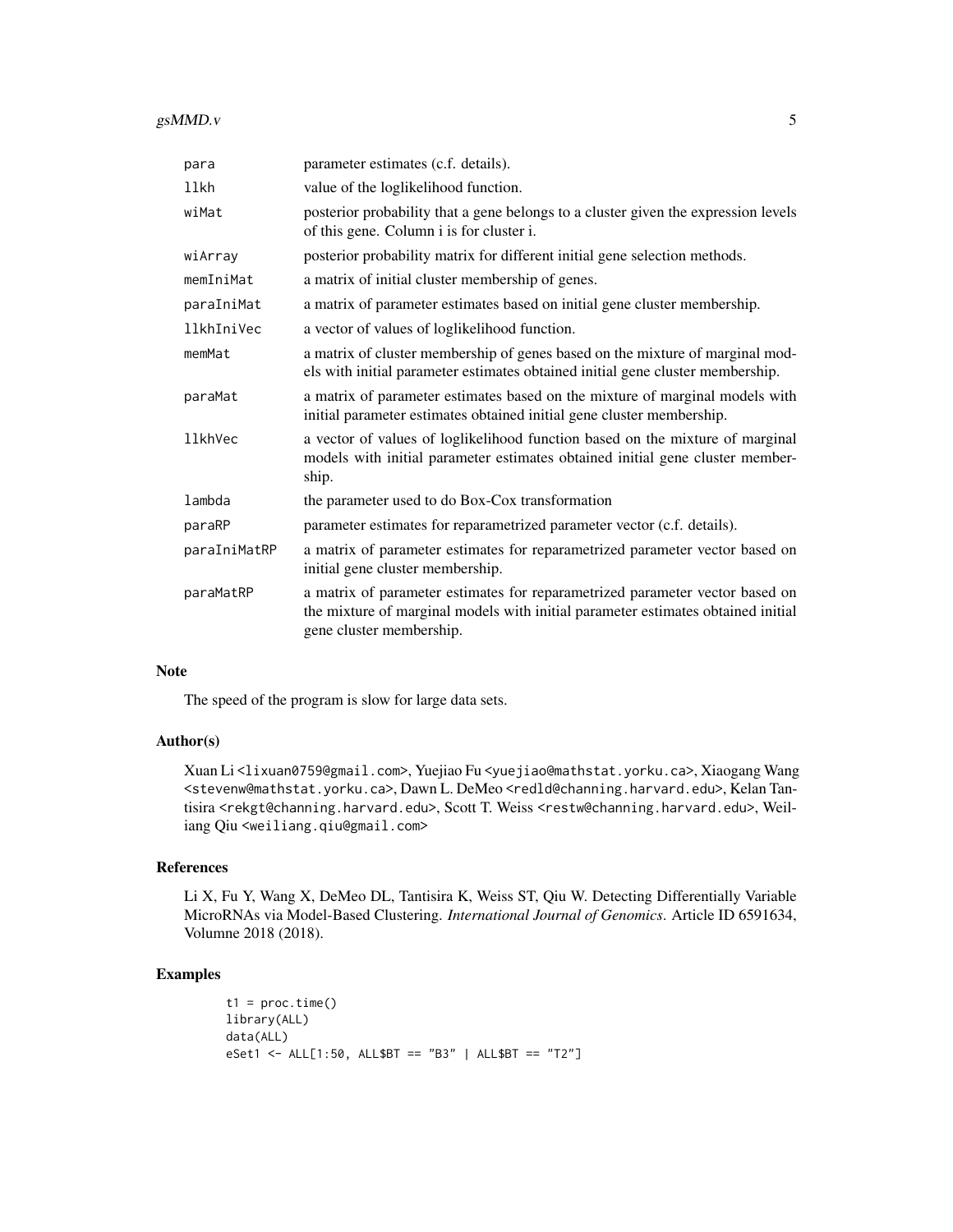```
mem.str <- as.character(eSet1$BT)
nSubjects <- length(mem.str)
memSubjects <- rep(0,nSubjects)
# B3 coded as 0, T2 coded as 1
memSubjects[mem.str == "T2"] <- 1
obj.gsMMD.v <- gsMMD.v(eSet1, memSubjects, transformFlag = FALSE,
  transformMethod = "boxcox", scaleFlag = FALSE,
  eps = 1.0e-1, ITMAX = 5, quiet = TRUE)
print(round(obj.gsMMD.v$para, 3))
t2=proc.time()-t1
print(t2)
```
plotHistDensity.v *Plot of histogram and density estimate of the pooled gene expression levels.*

#### Description

Plot of histogram of pooled gene expression levels, composited with density estimate based on the mixture of marginal distributions. The density estimate is based on the assumption that the marginal correlations between subjects are zero.

#### Usage

```
plotHistDensity.v(obj.gsMMD,
                plotFlag="case",
                plotComponent=FALSE,
                myxlab="expression level",
                myylab="density",
                mytitle="Histogram (case)",
                x.legend=NULL,
                y.legend=NULL,
                numPoints=500,
                mycol=1:4,
                mylty=1:4,
                mylwd=rep(3,4),
                cex.main=2,
                cex.lab=1.5,
                cex.axis=1.5,
                cex=2,
                bty="n")
```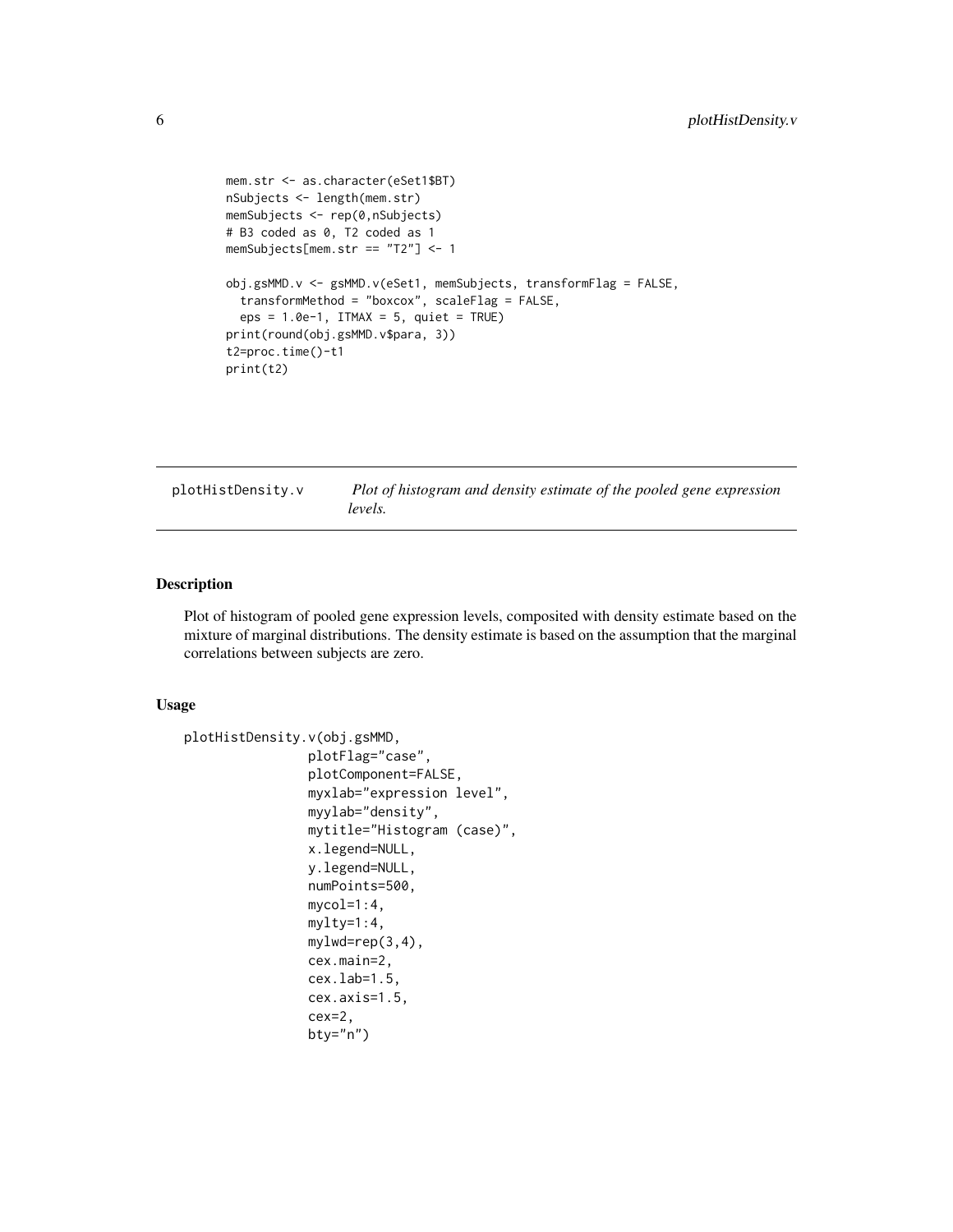#### plotHistDensity.v 7

#### Arguments

| obj.gsMMD     | an object returned by gsMMD.v, gsMMD.default.v, gsMMD2.v, or gsMMD2.default.v                        |
|---------------|------------------------------------------------------------------------------------------------------|
| plotFlag      | logical. Indicate the plot will based on which type of subjects.                                     |
| plotComponent | logical. Indicate if components of the mixture of marginal distribution will be<br>plotted.          |
| myxlab        | label for x-axis                                                                                     |
| myylab        | label for y-axis                                                                                     |
| mytitle       | title of the plot                                                                                    |
| x.legend      | the x-corrdiates of the legend                                                                       |
| y.legend      | the y-corrdiates of the legend                                                                       |
| numPoints     | logical. Indicate how many genes will be plots.                                                      |
| mycol         | color for the density estimates (overall and components)                                             |
| mylty         | line styles for the density estimates (overall and components)                                       |
| mylwd         | line width for the density estimates (overall and components)                                        |
| cex.main      | font for main title                                                                                  |
| cex.lab       | font for x- and y-axis labels                                                                        |
| cex.axis      | font for x- and y-axis                                                                               |
| cex           | font for texts                                                                                       |
| bty           | the type of box to be drawn around the legend. The allowed values are "o" and<br>"n"' (the default). |

#### Details

For a given type of subjects, we pool their expression levels together if the marginal correlations among subjects are zero. We then draw a histogram of the pooled expression levels. Next, we composite density estimates of gene expression levels for the overal distribution and the 3 component distributions.

#### Value

A list containing coordinates of the density estimates:

| x              | sorted pooled gene expression levels for cases or controls.                                                                                                   |
|----------------|---------------------------------------------------------------------------------------------------------------------------------------------------------------|
| x <sub>2</sub> | a subset of x specified by the sequence: seq(from=1, to=len.x, by=delta),<br>where len. x is the length of the vector x, and $delta=fb$ or $(len.x/number)$ . |
| У              | density estimate corresponding to x2                                                                                                                          |
| y1             | weighted density estimate for gene cluster 1                                                                                                                  |
| y2             | weighted density estimate for gene cluster 2                                                                                                                  |
| y3             | weighted density estimate for gene cluster 3                                                                                                                  |
|                |                                                                                                                                                               |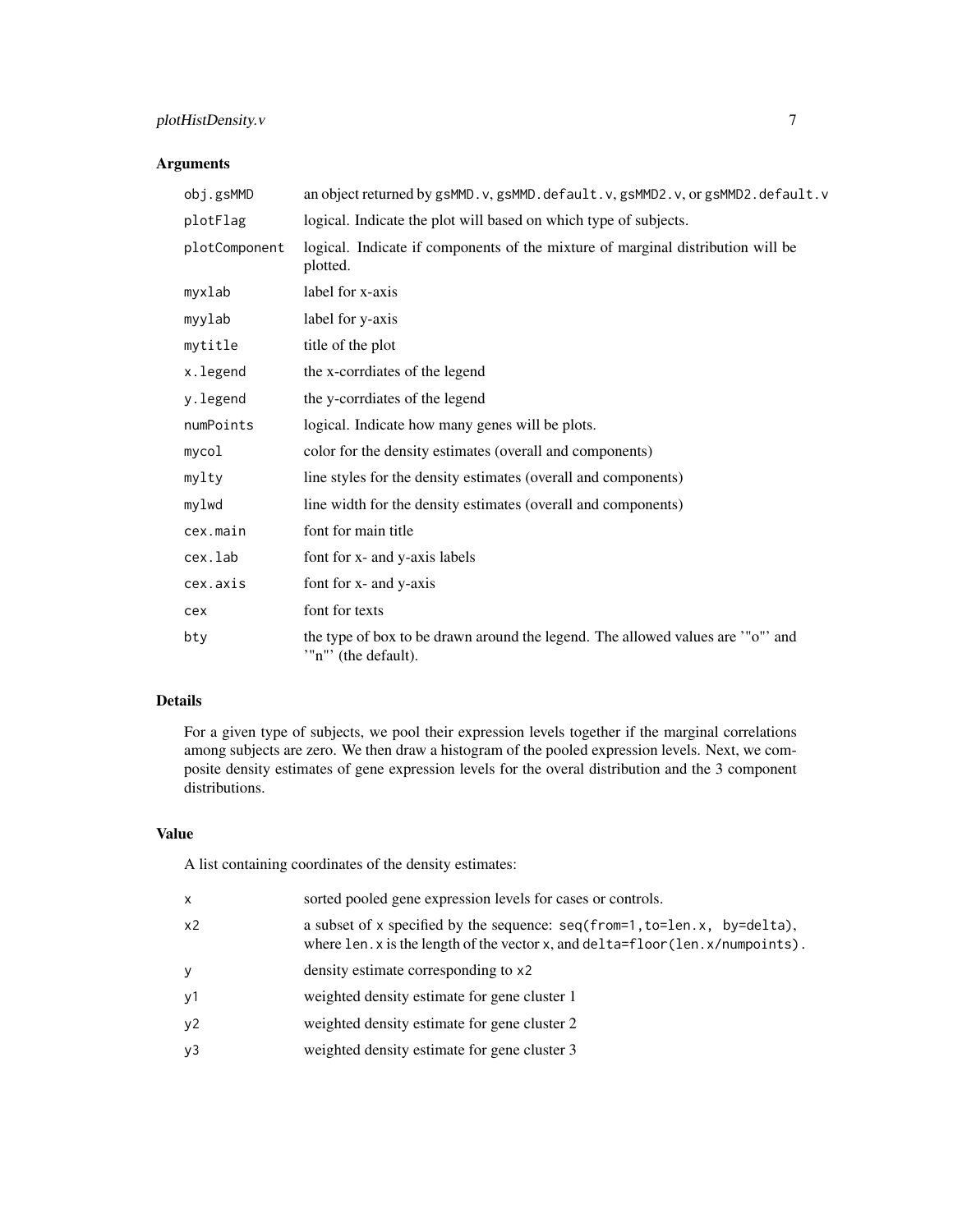Note

The density estimate is obtained based on the assumption that the marginal correlation among subjects is zero. If the estimated marginal correlation obtained by gsMMD.v is far from zero, then do not use this plot function.

#### Author(s)

Xuan Li <lixuan0759@gmail.com>, Yuejiao Fu <yuejiao@mathstat.yorku.ca>, Xiaogang Wang <stevenw@mathstat.yorku.ca>, Dawn L. DeMeo <redld@channing.harvard.edu>, Kelan Tantisira <rekgt@channing.harvard.edu>, Scott T. Weiss <restw@channing.harvard.edu>, Weiliang Qiu <weiliang.qiu@gmail.com>

#### References

Li X, Fu Y, Wang X, DeMeo DL, Tantisira K, Weiss ST, Qiu W. Detecting Differentially Variable MicroRNAs via Model-Based Clustering. *International Journal of Genomics*. Article ID 6591634, Volumne 2018 (2018).

#### Examples

```
t1 = proc.time()library(ALL)
 data(ALL)
 eSet1 <- ALL[1:50, ALL$BT == "B3" | ALL$BT == "T2"]
 mem.str <- as.character(eSet1$BT)
 nSubjects <- length(mem.str)
 memSubjects <- rep(0,nSubjects)
  # B3 coded as 0, T2 coded as 1
 memSubjects[mem.str == "T2"] <- 1
 obj.gsMMD.v <- gsMMD.v(eSet1, memSubjects, transformFlag = FALSE,
   transformMethod = "boxcox", scaleFlag = FALSE,
   eps = 1.0e-1, ITMAX = 5, quiet = TRUE)
  print(round(obj.gsMMD.v$para, 3))
plotHistDensity.v(obj.gsMMD.v, plotFlag = "case",
   mytitle = "Histogram (case)",
   plotComponent = TRUE,
   x.\text{legend} = c(0.8, 3),y.legend = c(0.3, 0.4),
   numPoints = 50)
t2=proc.time()-t1
print(t2)
```